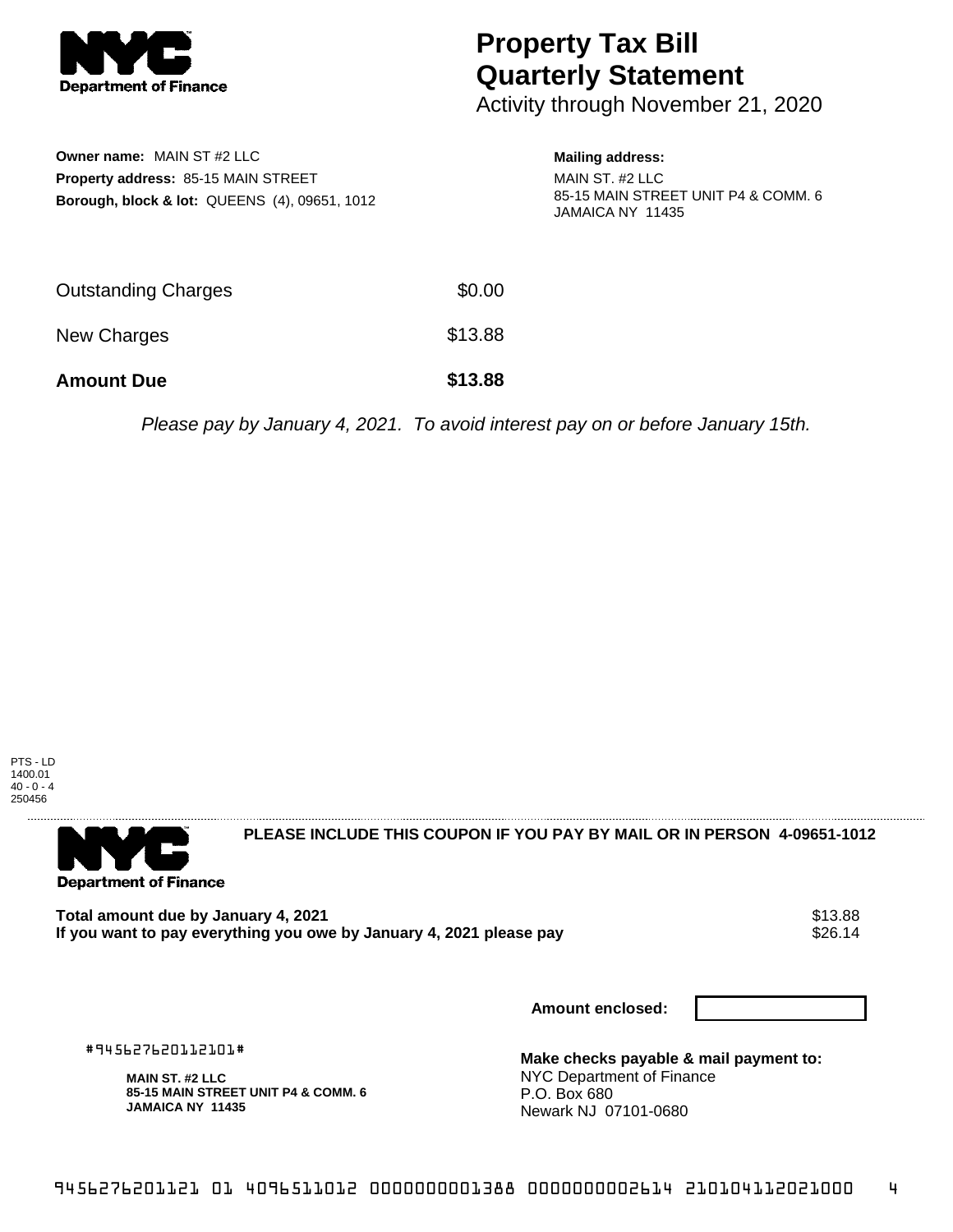

| <b>Billing Summary</b>                                                     | <b>Activity Date Due Date</b> |                     | Amount        |
|----------------------------------------------------------------------------|-------------------------------|---------------------|---------------|
| Outstanding charges including interest and payments                        |                               |                     | \$0.00        |
| Finance-Property Tax                                                       |                               | 01/01/2021          | \$465.69      |
| <b>Adopted Tax Rate</b>                                                    |                               |                     | \$13.88       |
| Payment                                                                    | 09/21/2020                    |                     | $$-465.69$    |
| <b>Total amount due</b>                                                    |                               |                     | \$13.88       |
| <b>Tax Year Charges Remaining</b>                                          | <b>Activity Date Due Date</b> |                     | <b>Amount</b> |
| Finance-Property Tax                                                       |                               | 04/01/2021          | \$465.69      |
| <b>Adopted Tax Rate</b>                                                    |                               |                     | \$13.88       |
| <b>Early Payment Discount</b>                                              |                               | 04/01/2021          | $$-4.61$      |
| Payment                                                                    | 09/21/2020                    |                     | $$-461.08$    |
| Total tax year charges remaining                                           |                               |                     | \$13.88       |
| If you want to pay everything you owe by January 4, 2021 please pay        |                               |                     | \$26.14       |
| If you pay everything you owe by January 4, 2021, you would save:          |                               |                     | \$1.62        |
| How We Calculated Your Property Tax For July 1, 2020 Through June 30, 2021 |                               |                     |               |
|                                                                            |                               | Overall             |               |
| Tax class 4 - Commercial Or Industrial                                     |                               | <b>Tax Rate</b>     |               |
| Original tax rate billed                                                   |                               | 10.5370%            |               |
| New Tax rate                                                               |                               | 10.6940%            |               |
| <b>Estimated Market Value \$42,743</b>                                     |                               |                     |               |
|                                                                            |                               |                     | <b>Taxes</b>  |
| <b>Billable Assessed Value</b>                                             |                               | \$17,678            |               |
| <b>Taxable Value</b>                                                       |                               | \$17,678 x 10.6940% |               |
| <b>Tax Before Abatements and STAR</b>                                      |                               | \$1,890.52          | \$1,890.52    |
| Annual property tax                                                        |                               |                     | \$1,890.52    |
|                                                                            |                               |                     |               |
| Original property tax billed in June 2020                                  |                               |                     | \$1,862.76    |
| <b>Change In Property Tax Bill Based On New Tax Rate</b>                   |                               |                     | \$27.76       |

Please call 311 to speak to a representative to make a property tax payment by telephone.

## **Home banking payment instructions:**

- 1. **Log** into your bank or online bill pay website.
- 2. **Add** the new payee: NYC DOF Property Tax. Enter your account number, which is your boro, block and lot, as it appears here: 4-09651-1012 . You may also need to enter the address for the Department of Finance. The address is P.O. Box 680, Newark NJ 07101-0680.
- 3. **Schedule** your online payment using your checking or savings account.

## **Did Your Mailing Address Change?**

If so, please visit us at **nyc.gov/changemailingaddress** or call **311.**

When you provide a check as payment, you authorize us either to use information from your check to make a one-time electronic fund transfer from your account or to process the payment as a check transaction.